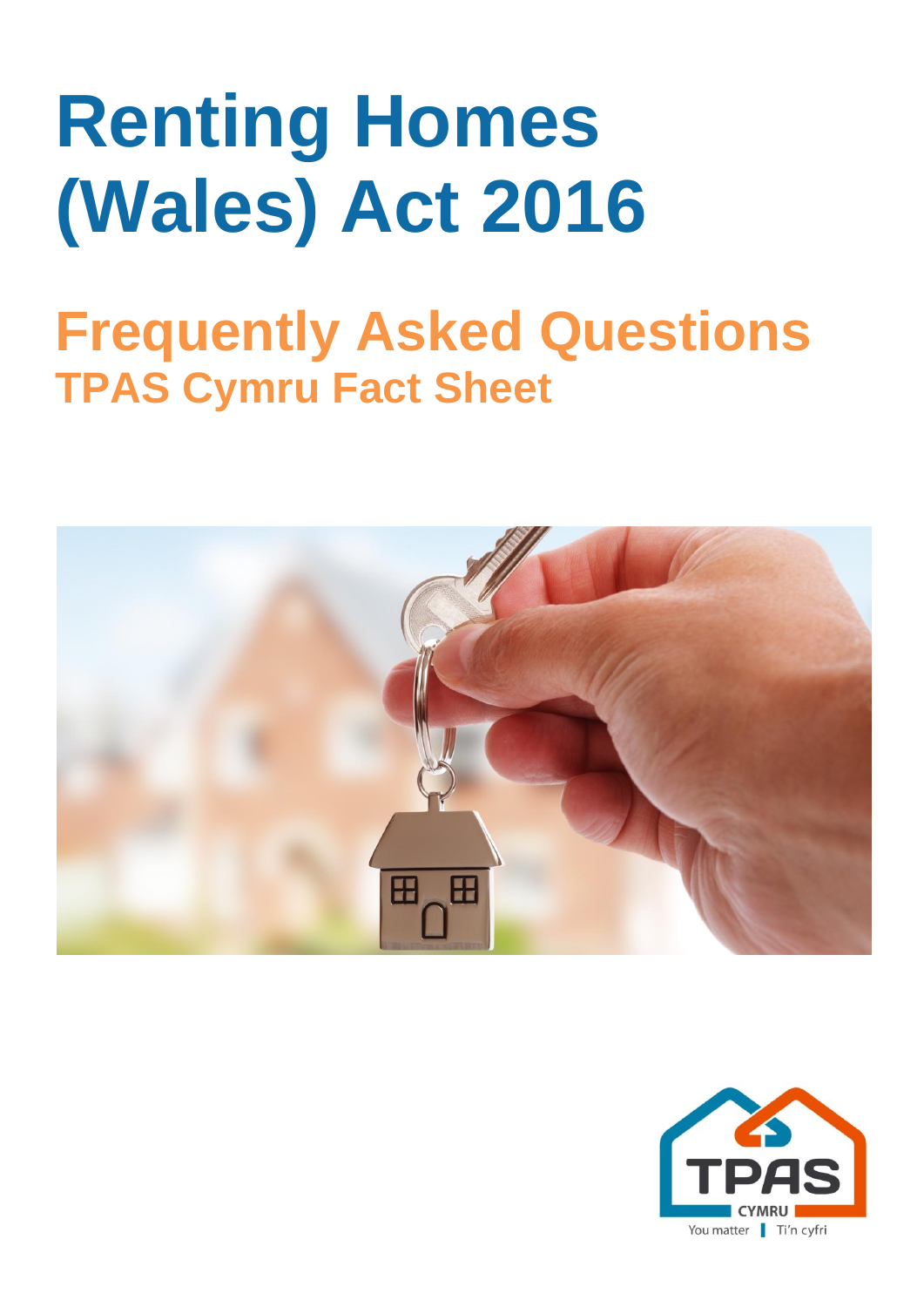### **Introduction**

The Renting Homes (Wales) Act 2016 came into law in January 2016 and will affect over 1 million people living in rented accommodation in Wales as almost 1 in 3 households rent from a social or private landlord. However, the implementation of the Act is not expected before spring 2018 as secondary legislation and regulations need to be made before the Act can be implemented. Many of these regulations will also be subject to further public consultation.

#### **Why has a new Act been introduced?**

The [Renting Homes \(Wales\) Act](http://www.legislation.gov.uk/anaw/2016/1/contents/enacted) aims to make it simpler and easier to rent a home in Wales, replacing various and complex pieces of existing legislation with one clear legal framework. The law applying to renting had become complicated and dated over the years with many different tenancy and licence types resulting in confusion for tenants and landlords alike. Many tenancy agreements are difficult to understand with a lack of clarity on rights and responsibilities which often leads to disputes.

There were also a number of problems with the current system, including the different rights enjoyed by council and housing association tenants and issues around joint tenancies.

### **What will be the main changes?**

One of the main changes in the Act will be the introduction of two new types of 'occupation contract', replacing the majority of existing types of tenancy and licence agreements.

- 1) **A secure contract** modelled on the current secure tenancy issued by Local **Authorities**
- 2) **A standard contract** modelled on the current assured shorthold tenancy used mainly in the private rented sector.

There will also be variations for specific types of housing or circumstances such as in Supported Housing provision*.*

To help landlords comply with this requirement, the Welsh Government will provide free model contracts which will be written in a way that is easy to understand. It will also be possible for additional terms to be incorporated in the contract. These terms, where reasonable, may include matters such as whether pets are allowed or matters specific to communal areas.

In the Act 'tenants' and 'licensees' are referred to as 'contract-holders' and 'tenancies/licences' are referred to as 'occupation contracts'.

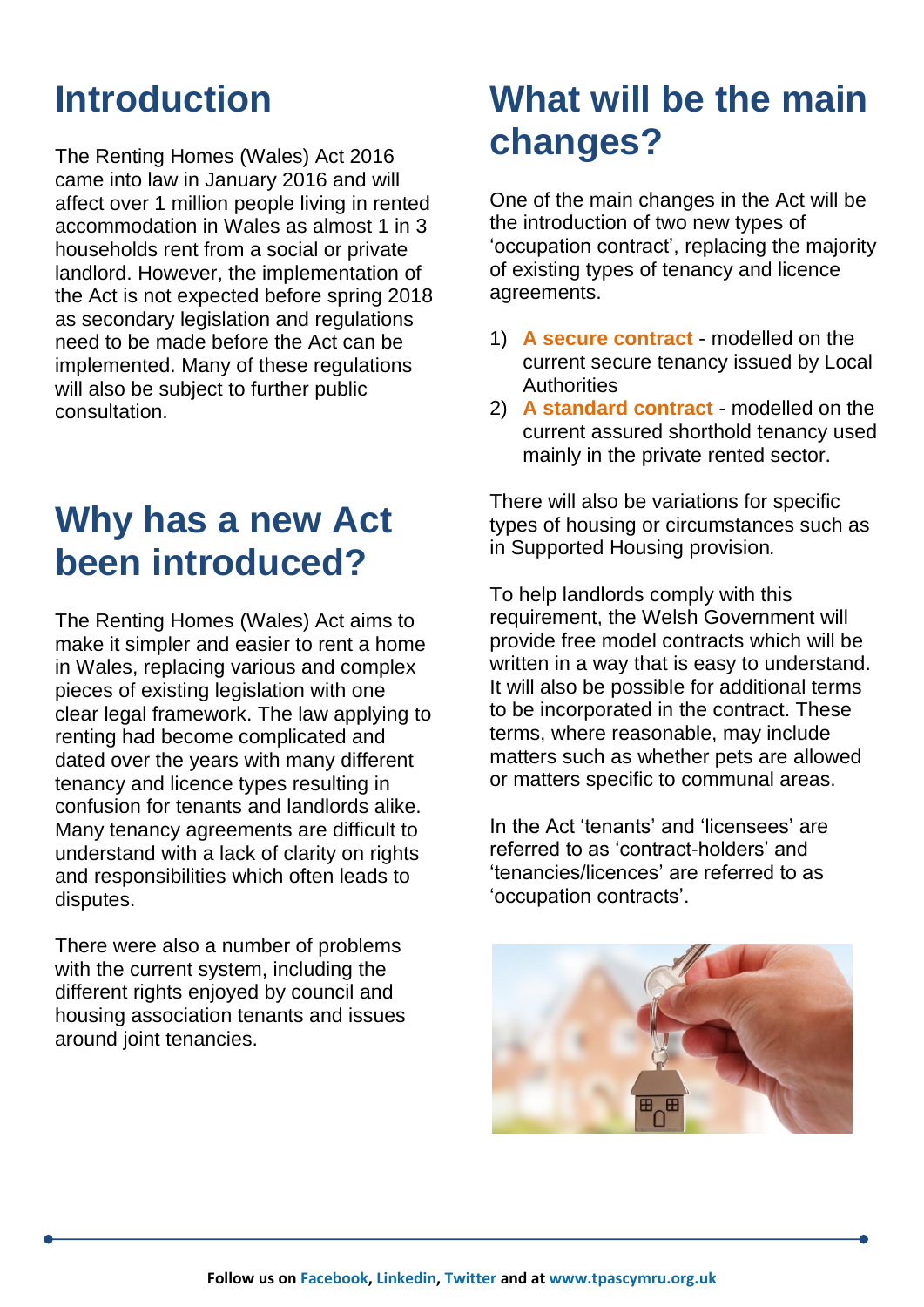### **Are there any other changes?**

Yes, there are a number of other important changes as the Act seeks to simplify the process for renting homes and provide more transparency and flexibility. Once implemented the Act will:

- require landlords to issue a written statement of the contract which clearly sets out the rights and responsibilities of both landlords and tenants
- require landlords to carry out repairs and ensure rental properties are fit for human habitation
- help protect people from being evicted simply for complaining about the condition of a property
- help to prevent people being made homeless when a joint tenant leaves a tenancy, thereby ending the tenancy for everyone else
- do more to help victims of domestic abuse by enabling the person carrying out the abuse to be targeted for eviction to help prevent those experiencing domestic abuse from becoming homeless
- simplify current succession arrangements to reduce inequalities in how someone can succeed to a tenancy, with a new succession right for carers created
- help a landlord to recover a property in situations where the tenant abandons it which should mean that the property can be let more quickly rather than having to wait for a court order
- include a 'prohibited conduct' clause addressing anti social behaviour, domestic abuse and criminal acts

### **What might be in the new occupation contracts?**

Under the Act all landlords will be obliged to issue their tenants with a written statement of their occupation contract. Whilst many landlords already issue their tenants with written contracts, the Act places new requirements on all landlords to do this. Under the Act every term within a contract will fall into one of four categories. These are:

- Key terms These are unique to the individual contract, for example, the address of the rental property. They must be inserted in every contract.
- Fundamental terms These set out the fundamental rights and obligations of both the landlord and tenant, for example, terms connected to the payment of deposits. They must be inserted in every contract and can only be modified if it's in the interest of the tenant.
- Supplementary terms These terms are automatically inserted into every contract and concern matters such as the maintenance of the property. They can be removed, however, if both the landlord and tenant agree to this. The terms can be removed to either benefit the landlord or the tenant.
- Additional terms: These are not automatically inserted into the occupation contract but can be inserted if both the landlord and tenant agree. These terms have no statutory basis but provide a way for the landlord and tenant to cover specific issues with a contract. An example of an additional term is the keeping of pets at the property.

*This factsheet aims to provide an overview of The Renting Homes (Wales) Act 2016 and does not constitute legal or professional advice*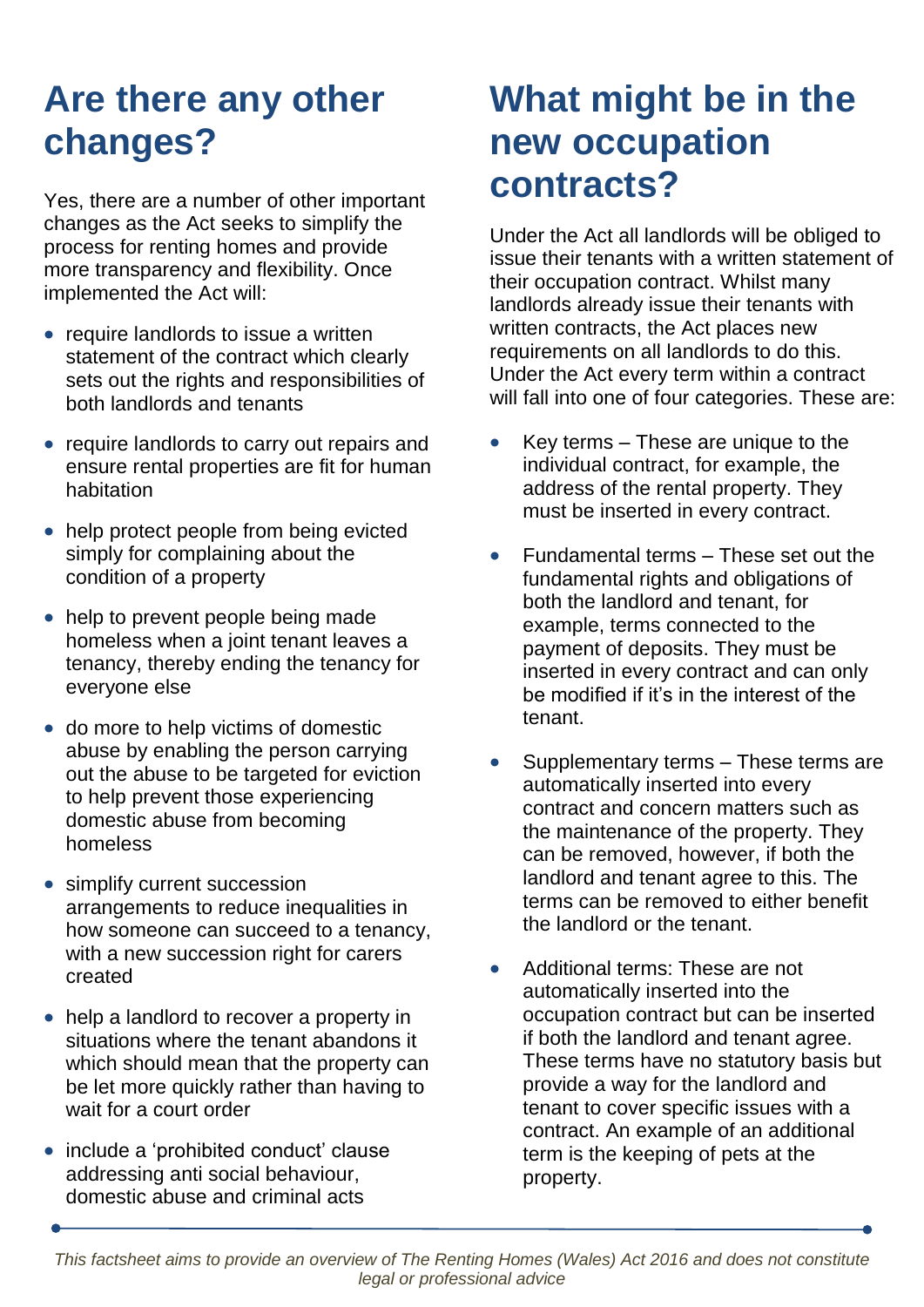Given this new approach it is important that both landlords and tenants consider what they want to see included in the new occupation contracts.

### **When will the changes come in?**

The implementation of the Act is not expected before spring 2018 as secondary legislation and regulations need to be made before the Act can be implemented. Many of these regulations will also be subject to further public consultation. Consultations and other information on implementation will be publicised at: [www.wales.gov.uk/rentinghomes](http://www.wales.gov.uk/rentinghomes)

Current tenancies in Wales will automatically convert to the appropriate new contract under the Act on a specific date. The Welsh Government in collaboration with stakeholders will produce guidance for tenants and landlords alike and will develop a communications strategy to ensure everyone is informed of the forthcoming changes.

TPAS Cymru will be keeping its members updated on opportunities for public consultation and the Acts implementation.

### **What do landlords need to do next?**

There are a number of things that you and your organisation can do to get yourselves ready for the implementation of the Renting Homes (Wales) Act 2017.

Here are six ideas for you to consider:

#### **1. Get your house in order**

The Renting Homes (Wales) Act 2016 is not the only piece of housing legislation that has been enacted in Wales in recent years. The Housing (Wales) Act 2014 which has already come into force makes a number of important changes to housing law in Wales. Amongst the most important changes contained within the Act is a new requirement for all private sector landlords in Wales to be registered and new provisions concerning homelessness. If you're not already acting in compliance with these new requirements then now's the time to make sure that everything's in order ahead of the implementation of further changes.

#### **2. Keep an eye out for any consultation**

It had originally been anticipated that the Renting Homes (Wales) Act 2016 would come into force in the autumn of 2017. It now seems likely that the secondary legislation and regulations that are required to be in place before the Act can be implemented will not be ready before the spring of 2018. If you haven't already been engaged with the consultation that's ongoing regarding the changes brought about by the Act then this delay gives you an opportunity to get involved. More information on ongoing consultation can be found at - **[www.wales.gov.uk/rentinghomes](http://www.wales.gov.uk/rentinghomes)**

#### **3. Watch out for the date of implementation**

The implementation of Renting Homes (Wales) Act 2016 is not expected before the spring of 2018. With the date of implementation having been delayed once already, however, there is still some uncertainty as to when the Act will actually come into force. It's important therefore that you keep an eye out for any news on when the Act will actually come into force.